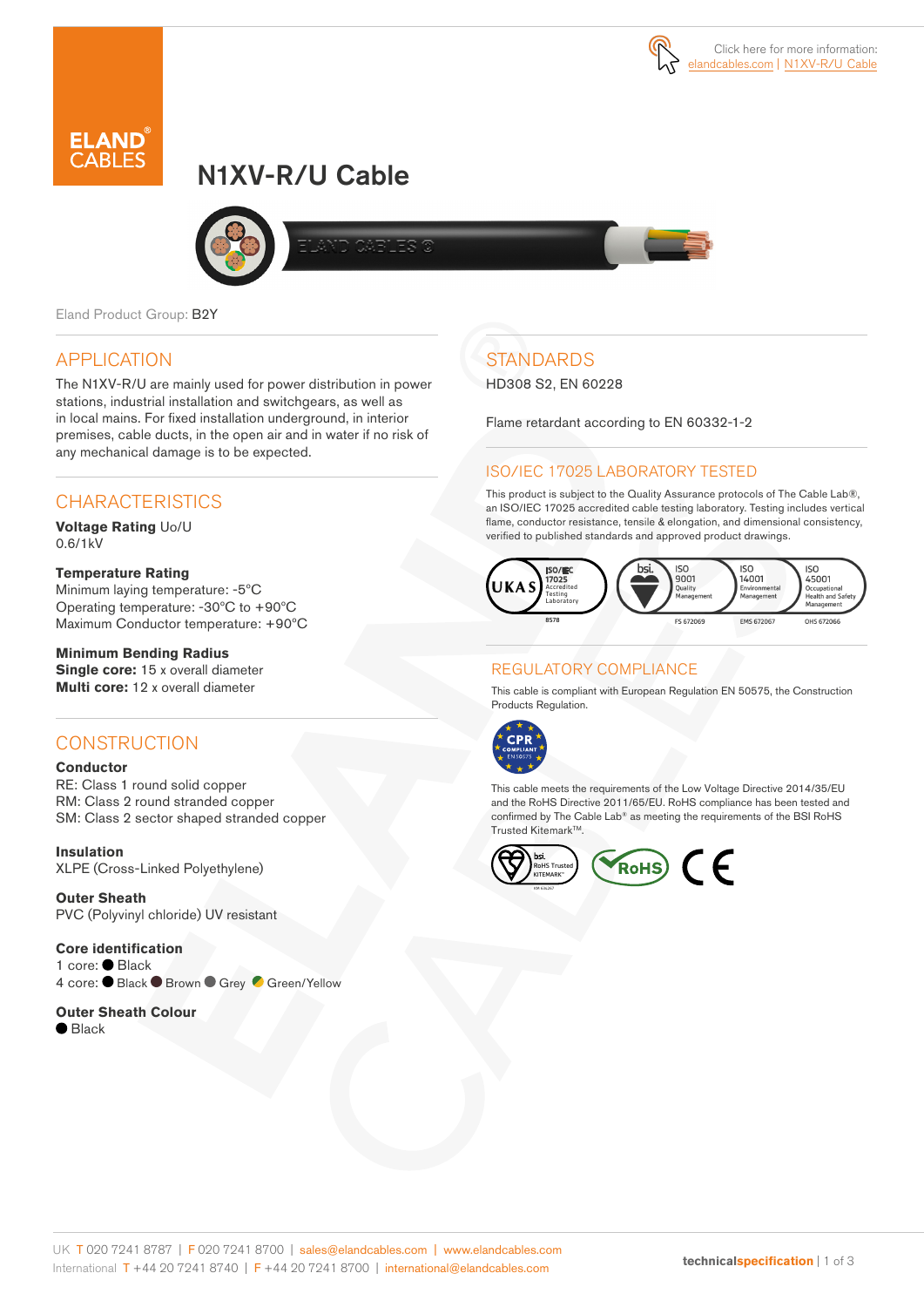



### DIMENSIONS

| ELAND PART NO. | NO. OF<br>CORES | NOMINAL CROSS<br><b>SECTIONAL AREA</b><br>mm <sup>2</sup> | CONDUCTOR TYPE | NOMINAL OVERALL<br><b>DIAMETER</b><br>mm | <b>NOMINAL</b><br><b>WEIGHT</b><br>kg/km |
|----------------|-----------------|-----------------------------------------------------------|----------------|------------------------------------------|------------------------------------------|
| B2Y01010BK     | 1               | 10                                                        | <b>RE</b>      | 8.9                                      | 190                                      |
| B2Y01016BK     | 1               | 16                                                        | <b>RE</b>      | 10.0                                     | 230                                      |
| B2Y01025BK     | $\mathbf{1}$    | 25                                                        | <b>RM</b>      | 12.1                                     | 350                                      |
| B2Y01035BK     | 1               | 35                                                        | <b>RM</b>      | 13.1                                     | 445                                      |
| B2Y01050BK     | $\mathbf{1}$    | 50                                                        | <b>RM</b>      | 14.6                                     | 575                                      |
| B2Y01070BK     | 1               | 70                                                        | <b>RM</b>      | 16.5                                     | 780                                      |
| B2Y01095BK     | $\mathbf{1}$    | 95                                                        | <b>RM</b>      | 18.2                                     | 1030                                     |
| B2Y01120BK     | 1               | 120                                                       | <b>RM</b>      | 19.9                                     | 1280                                     |
| B2Y01150BK     | $\mathbf{1}$    | 150                                                       | <b>RM</b>      | 22.1                                     | 1560                                     |
| B2Y01185BK     | 1               | 185                                                       | <b>RM</b>      | 24.2                                     | 1920                                     |
| B2Y01240BK     | $\mathbf{1}$    | 240                                                       | <b>RM</b>      | 26.9                                     | 2500                                     |
| B2Y01300BK     | 1               | 300                                                       | <b>RM</b>      | 29.4                                     | 3100                                     |
| B2Y04016BK     | $\overline{4}$  | 16                                                        | <b>RM</b>      | 22.0                                     | 1065                                     |
| B2Y04025BK     | 4               | 25                                                        | <b>RM</b>      | 26.7                                     | 1580                                     |
| B2Y04035BK     | $\overline{4}$  | 35                                                        | <b>RM</b>      | 29.3                                     | 2060                                     |
| B2Y04050BK     | $\overline{4}$  | 50                                                        | <b>SM</b>      | 34.4                                     | 2,470                                    |
| B2Y04070BK     | $\overline{4}$  | 70                                                        | <b>SM</b>      | 38.1                                     | 3330                                     |
| B2Y04095BK     | $\overline{4}$  | 95                                                        | <b>SM</b>      | 43.2                                     | 4500                                     |
| B2Y04120BK     | $\overline{4}$  | 120                                                       | <b>SM</b>      | 46.6                                     | 5510                                     |
| B2Y04150BK     | 4               | 150                                                       | <b>SM</b>      | 48.6                                     | 6690                                     |
| B2Y04185BK     | 4               | 185                                                       | <b>SM</b>      | 50.4                                     | 7340                                     |
| B2Y04240BK     | 4               | 240                                                       | <b>SM</b>      | 55.2                                     | 9610                                     |